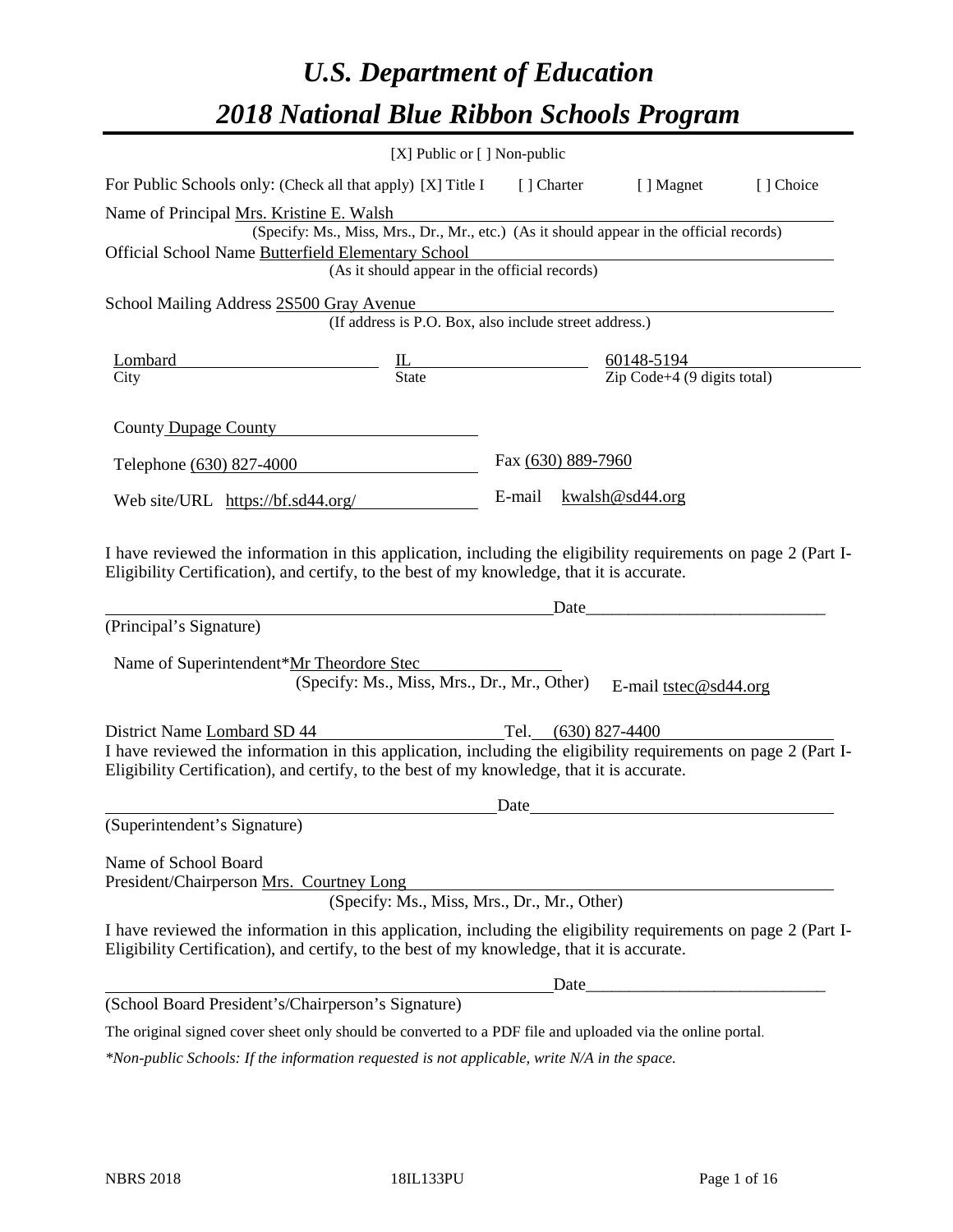The signatures on the first page of this application (cover page) certify that each of the statements below, concerning the school's eligibility and compliance with U.S. Department of Education and National Blue Ribbon Schools requirements, are true and correct.

- 1. The school configuration includes one or more of grades K-12. (Schools on the same campus with one principal, even a K-12 school, must apply as an entire school.)
- 2. All nominated public schools must meet the state's performance targets in reading (or English language arts) and mathematics and other academic indicators (i.e., attendance rate and graduation rate), for the all students group and all subgroups, including having participation rates of at least 95 percent using the most recent accountability results available for nomination.
- 3. To meet final eligibility, all nominated public schools must be certified by states prior to September 2018 in order to meet all eligibility requirements. Any status appeals must be resolved at least two weeks before the awards ceremony for the school to receive the award.
- 4. If the school includes grades 7 or higher, the school must have foreign language as a part of its curriculum.
- 5. The school has been in existence for five full years, that is, from at least September 2012 and each tested grade must have been part of the school for the past three years.
- 6. The nominated school has not received the National Blue Ribbon Schools award in the past five years: 2013, 2014, 2015, 2016, or 2017.
- 7. The nominated school has no history of testing irregularities, nor have charges of irregularities been brought against the school at the time of nomination. The U.S. Department of Education reserves the right to disqualify a school's application and/or rescind a school's award if irregularities are later discovered and proven by the state.
- 8. The nominated school has not been identified by the state as "persistently dangerous" within the last two years.
- 9. The nominated school or district is not refusing Office of Civil Rights (OCR) access to information necessary to investigate a civil rights complaint or to conduct a district-wide compliance review.
- 10. The OCR has not issued a violation letter of findings to the school district concluding that the nominated school or the district as a whole has violated one or more of the civil rights statutes. A violation letter of findings will not be considered outstanding if OCR has accepted a corrective action plan from the district to remedy the violation.
- 11. The U.S. Department of Justice does not have a pending suit alleging that the nominated school or the school district as a whole has violated one or more of the civil rights statutes or the Constitution's equal protection clause.
- 12. There are no findings of violations of the Individuals with Disabilities Education Act in a U.S. Department of Education monitoring report that apply to the school or school district in question; or if there are such findings, the state or district has corrected, or agreed to correct, the findings.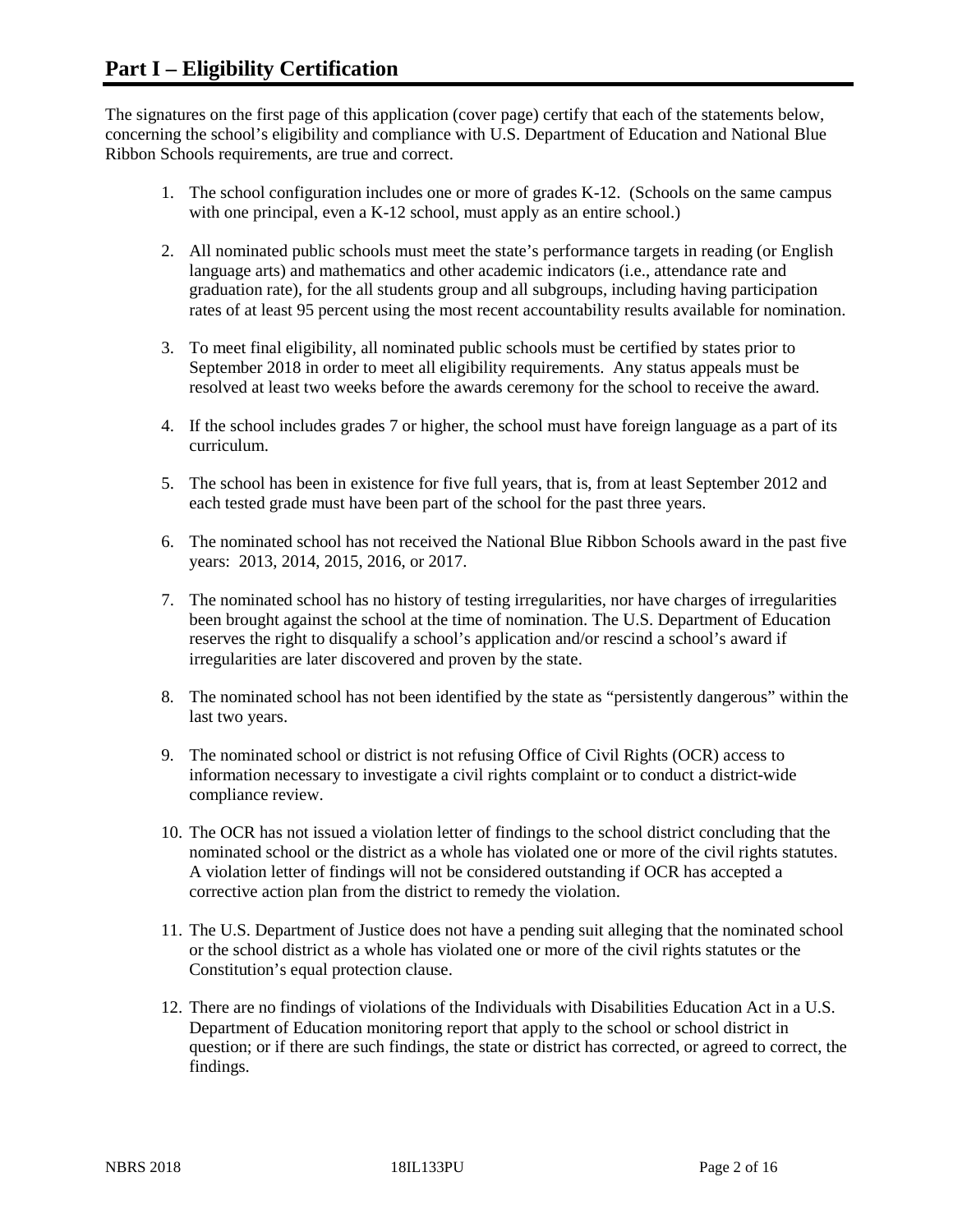#### **Data should be provided for the most recent school year (2017-2018) unless otherwise stated.**

## **DISTRICT**

1. Number of schools in the district  $6$  Elementary schools (includes K-8) (per district designation): 1 Middle/Junior high schools 0 High schools 0 K-12 schools

7 TOTAL

**SCHOOL** (To be completed by all schools)

2. Category that best describes the area where the school is located:

[] Urban or large central city [X] Suburban [] Rural or small city/town

3. Number of students as of October 1, 2017 enrolled at each grade level or its equivalent in applying school:

| Grade                           | # of         | # of Females | <b>Grade Total</b> |
|---------------------------------|--------------|--------------|--------------------|
|                                 | <b>Males</b> |              |                    |
| <b>PreK</b>                     | 0            | $\Omega$     | 0                  |
| $\mathbf K$                     | 24           | 20           | 44                 |
| $\mathbf{1}$                    | 31           | 17           | 48                 |
| 2                               | 23           | 17           | 40                 |
| 3                               | 20           | 27           | 47                 |
| 4                               | 25           | 21           | 46                 |
| 5                               | 27           | 20           | 47                 |
| 6                               | 0            | 0            | 0                  |
| 7                               | 0            | 0            | 0                  |
| 8                               | 0            | 0            | 0                  |
| 9                               | 0            | 0            | 0                  |
| 10                              | 0            | 0            | 0                  |
| 11                              | 0            | 0            | 0                  |
| 12 or higher                    | 0            | 0            | 0                  |
| <b>Total</b><br><b>Students</b> | 150          | 122          | 272                |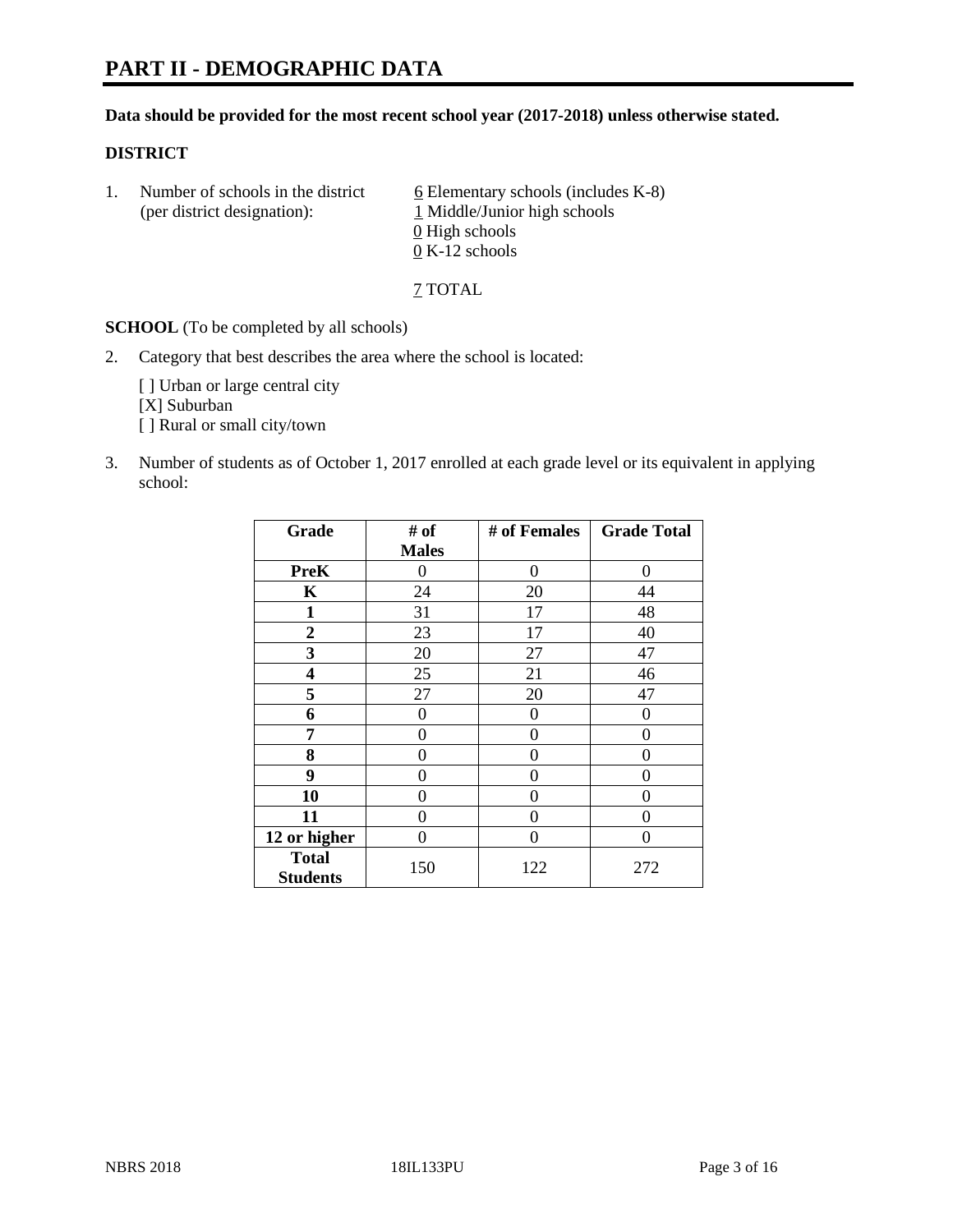the school: 15 % Asian

4. Racial/ethnic composition of  $\qquad 0\%$  American Indian or Alaska Native 10 % Black or African American 11 % Hispanic or Latino 1 % Native Hawaiian or Other Pacific Islander 59 % White 4 % Two or more races **100 % Total**

(Only these seven standard categories should be used to report the racial/ethnic composition of your school. The Final Guidance on Maintaining, Collecting, and Reporting Racial and Ethnic Data to the U.S. Department of Education published in the October 19, 2007 *Federal Register* provides definitions for each of the seven categories.)

5. Student turnover, or mobility rate, during the 2016 – 2017 school year: 9%

If the mobility rate is above 15%, please explain.

This rate should be calculated using the grid below. The answer to (6) is the mobility rate.

| <b>Steps For Determining Mobility Rate</b>         | Answer |
|----------------------------------------------------|--------|
| $(1)$ Number of students who transferred to        |        |
| the school after October 1, 2016 until the         | 12     |
| end of the 2016-2017 school year                   |        |
| (2) Number of students who transferred             |        |
| <i>from</i> the school after October 1, 2016 until | 12     |
| the end of the 2016-2017 school year               |        |
| (3) Total of all transferred students [sum of      | 24     |
| rows $(1)$ and $(2)$ ]                             |        |
| (4) Total number of students in the school as      |        |
| of October 1, 2016                                 | 272    |
| (5) Total transferred students in row (3)          |        |
| divided by total students in row (4)               | 0.09   |
| $(6)$ Amount in row $(5)$ multiplied by 100        | 9      |

6. English Language Learners (ELL) in the school:  $11\%$ 

31 Total number ELL

Specify each non-English language represented in the school (separate languages by commas): Albanian, Arabic, Bosnian, Bulgarian, Chinese Mandarin, French, Greek, Gujarati, Hindi, Indonesian, Korean, Lithuanian, Macedonian, Malayan, Polish, Portuguese, Russian, Serbian, Spanish, Tagalog, Tamil, Telegu, Ukrainian, Urdu

7. Students eligible for free/reduced-priced meals: 32 % Total number students who qualify: 88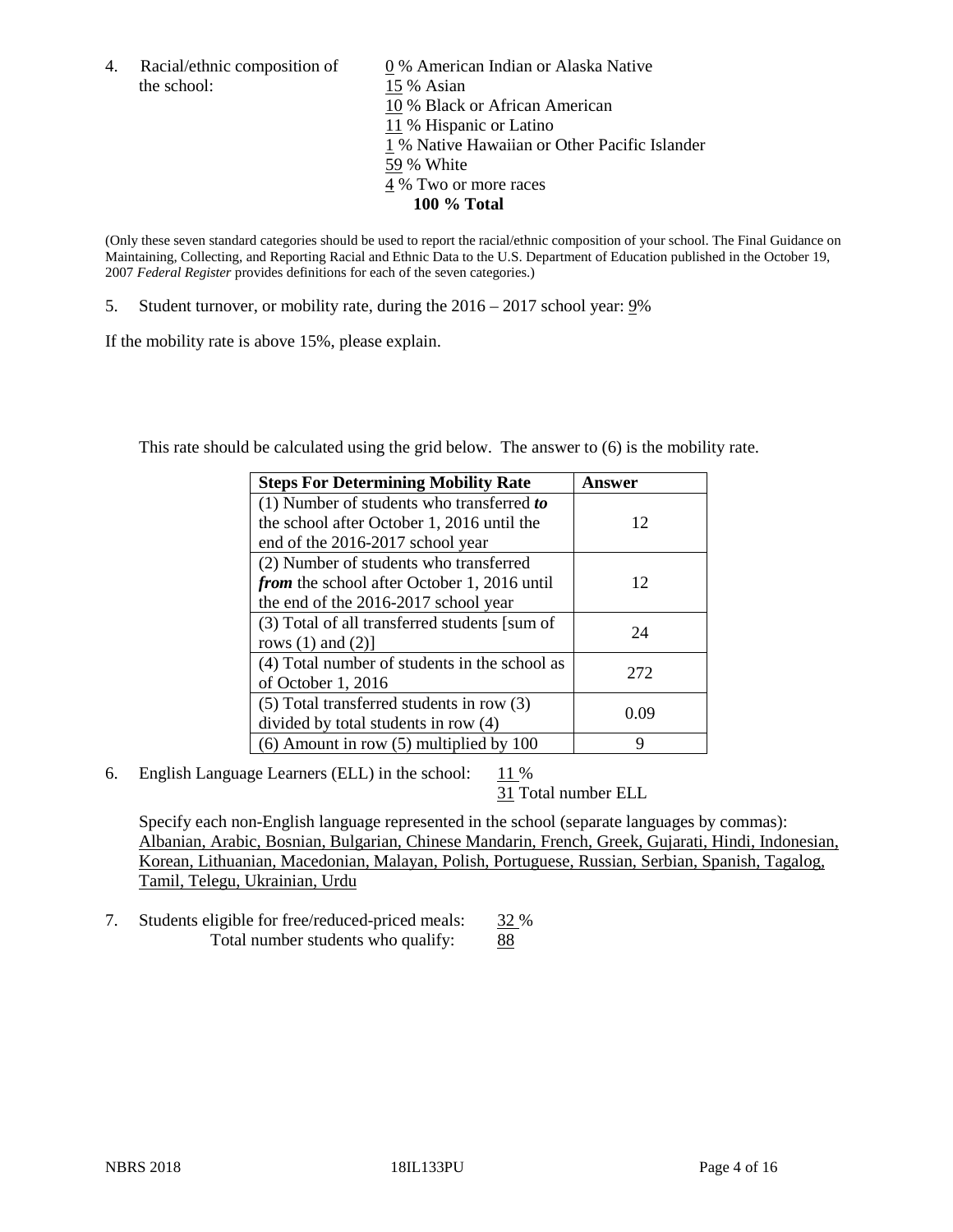21 Total number of students served

Indicate below the number of students with disabilities according to conditions designated in the Individuals with Disabilities Education Act. Do not add additional conditions. It is possible that students may be classified in more than one condition.

| 2 Autism                  | 0 Multiple Disabilities                 |
|---------------------------|-----------------------------------------|
| 0 Deafness                | 0 Orthopedic Impairment                 |
| 0 Deaf-Blindness          | 2 Other Health Impaired                 |
| 6 Developmentally Delayed | 4 Specific Learning Disability          |
| 2 Emotional Disturbance   | 9 Speech or Language Impairment         |
| 0 Hearing Impairment      | 0 Traumatic Brain Injury                |
| 0 Intellectual Disability | 0 Visual Impairment Including Blindness |

- 9. Number of years the principal has been in her/his position at this school: 10
- 10. Use Full-Time Equivalents (FTEs), rounded to nearest whole numeral, to indicate the number of school staff in each of the categories below:

|                                                                                                                                                                                                                                | <b>Number of Staff</b> |
|--------------------------------------------------------------------------------------------------------------------------------------------------------------------------------------------------------------------------------|------------------------|
| Administrators                                                                                                                                                                                                                 |                        |
| Classroom teachers including those<br>teaching high school specialty<br>subjects, e.g., third grade teacher,<br>history teacher, algebra teacher.                                                                              | 12                     |
| Resource teachers/specialists/coaches<br>e.g., reading specialist, science coach,<br>special education teacher, technology<br>specialist, art teacher, etc.                                                                    |                        |
| Paraprofessionals under the<br>supervision of a professional<br>supporting single, group, or classroom<br>students.                                                                                                            | 4                      |
| Student support personnel<br>e.g., guidance counselors, behavior<br>interventionists, mental/physical<br>health service providers,<br>psychologists, family engagement<br>liaisons, career/college attainment<br>coaches, etc. | $\mathfrak{D}$         |

11. Average student-classroom teacher ratio, that is, the number of students in the school divided by the FTE of classroom teachers, e.g., 22:1 23:1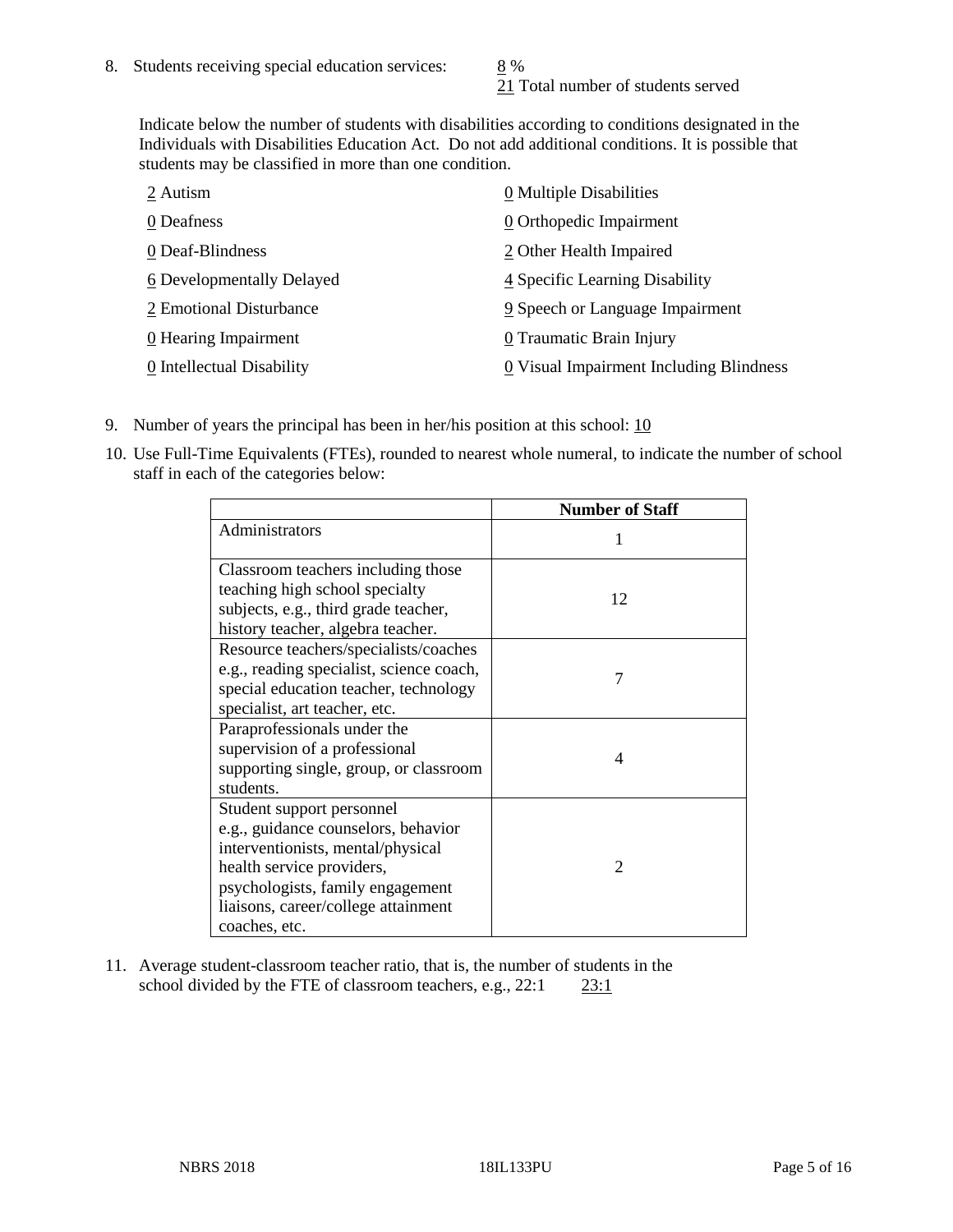12. Show daily student attendance rates. Only high schools need to supply yearly graduation rates.

| <b>Required Information</b> | 2016-2017 | $2015 - 2016$ | 2014-2015 | 2013-2014 | 2012-2013 |
|-----------------------------|-----------|---------------|-----------|-----------|-----------|
| Daily student attendance    | 95%       | 96%           | 95%       | 94%       | 95%       |
| High school graduation rate | 0%        | 0%            | 0%        | 9%        | 0%        |

#### 13. **For high schools only, that is, schools ending in grade 12 or higher.**

Show percentages to indicate the post-secondary status of students who graduated in Spring 2017.

| <b>Post-Secondary Status</b>                  |    |
|-----------------------------------------------|----|
| Graduating class size                         |    |
| Enrolled in a 4-year college or university    | 0% |
| Enrolled in a community college               | 0% |
| Enrolled in career/technical training program | 0% |
| Found employment                              | 0% |
| Joined the military or other public service   | 0% |
| Other                                         | ገ% |

14. Indicate whether your school has previously received a National Blue Ribbon Schools award. Yes No X

If yes, select the year in which your school received the award.

15. In a couple of sentences, provide the school's mission or vision statement.

We strive to provide a challenging, collaborative environment, encourage all to ask questions, solve problems and make thoughtful decisions, and strive to achieve our personal best.

16. **For public schools only**, if the school is a magnet, charter, or choice school, explain how students are chosen to attend.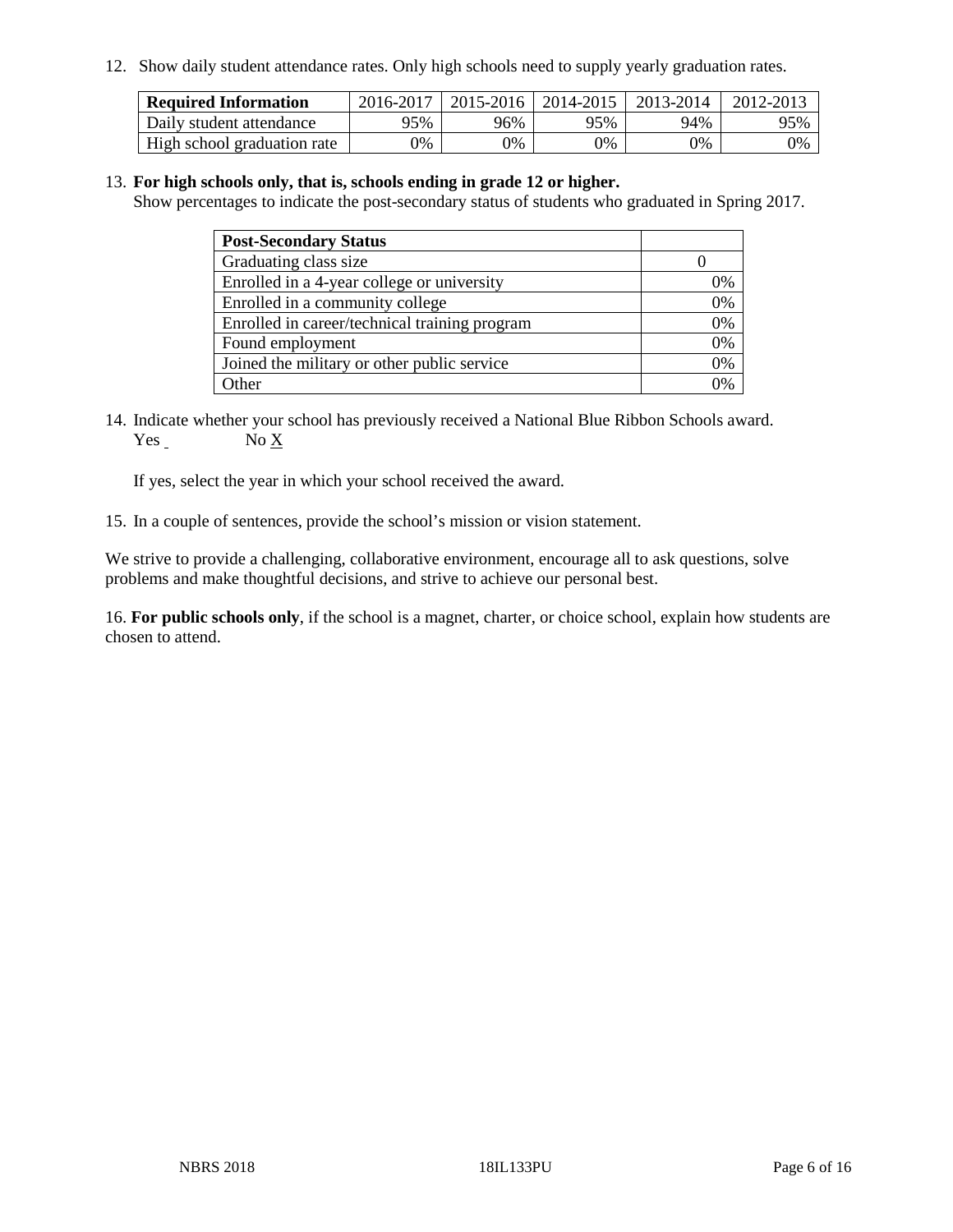# **PART III – SUMMARY**

Butterfield Elementary School, home of Jett the Blue Jay, is one of six elementary schools in Lombard School District 44. Butterfield currently houses 286 students in kindergarten through grade five. Located approximately 25 miles west of Chicago, the Butterfield School community is very diverse, with 59% white, 10% African American, 11% Hispanic, 15% Asian, 1% Pacific Islander, and 4% from two or more races. Our families speak 24 different languages, with Middle Eastern and Eastern European languages most prominent, outside of English. Approximately 32% of our students qualify for free or reduced lunch, qualifying Butterfield as a school-wide Title I school. With this diversity, we celebrate the unique qualities of each student and hold the belief that all students can learn and grow if provided with the right resources and instruction targeting their individual needs.

Butterfield School opened in November 1961, and consisted of just four classrooms. The school was built and donated to District 44 by  $\mathbb{F} \& S$  Construction Company, the builders of the subdivision then known as "Beautiful Butterfield." Prior to the school's completion, students were housed in the subdivision model home, which served 45 students in kindergarten through grade four. Since opening in 1961, Butterfield has experienced five building additions to accommodate the changing needs of the community.

While Butterfield has experienced many changes throughout the years, what has remained constant is the fact that it is truly a neighborhood school and a critical part of the community. The parents of several current students were Butterfield students themselves and express great pleasure that their children can attend Butterfield. Traditions are an important part of any school community, and Butterfield is no exception. One such tradition is the annual summer library program which draws, on average, 1000 visitors each summer. Butterfield is located in unincorporated Lombard, thus families do not have free access to the public library. For the past 16 years, the Summer Library Program has kept students reading and has provided numerous enrichment activities designed to challenge them throughout the summer months.

Butterfield enjoys a strong working relationship with the Parent Teacher Association (PTA), which sponsors many annual events including a Halloween party, pasta dinner, fun runs and movie nights. A student and staff favorite is the Garden Club, comprised of students from all grades. This PTA-sponsored club allows students to work in grade level teams to beautify and maintain the garden areas on school grounds. The entire community benefits from these efforts, and students take great pride and ownership in making their school beautiful.

Academically, rigorous learning standards are in place for all students. Common Core State Standards (CCSS) have been implemented for language arts and math for seven years, with teachers participating in ongoing professional development to ensure a thorough understanding of the standards and the implications for student learning. In language arts, Butterfield staff paved the way for the district-wide implementation of the Daily Five and close reading strategies. Math instruction centers on the rigorous CCSS which incorporates the mathematical practices to promote future success in mathematics. For science, teachers have been phasing in units of study that align with the Next Generation Science Standards (NGSS), which include robotics and the engineering process. Additionally, a school-wide system for delivering interventions called "Encore," allows students at all levels to receive a "second dose" of reading instruction targeting their specific needs.

To further support the social and emotional well-being of our students, the school social worker provides whole class instruction for the primary grades. Using research-based resources, she teaches students how to navigate typical daily interactions with peers. Additionally, as part of the school improvement plan, an annual social-emotional learning goal is developed, implemented and monitored. This goal can range from working to decrease the frequency of a particular behavior to extending teachers' knowledge on how to best meet the social/emotional needs of all students.

Cultural differences are recognized and celebrated with the intent of developing cultural awareness and sensitivity. Family members are invited to highlight their customs and traditions through classroom visits, providing authentic learning opportunities. Instructionally, reading selections allow teachers to expose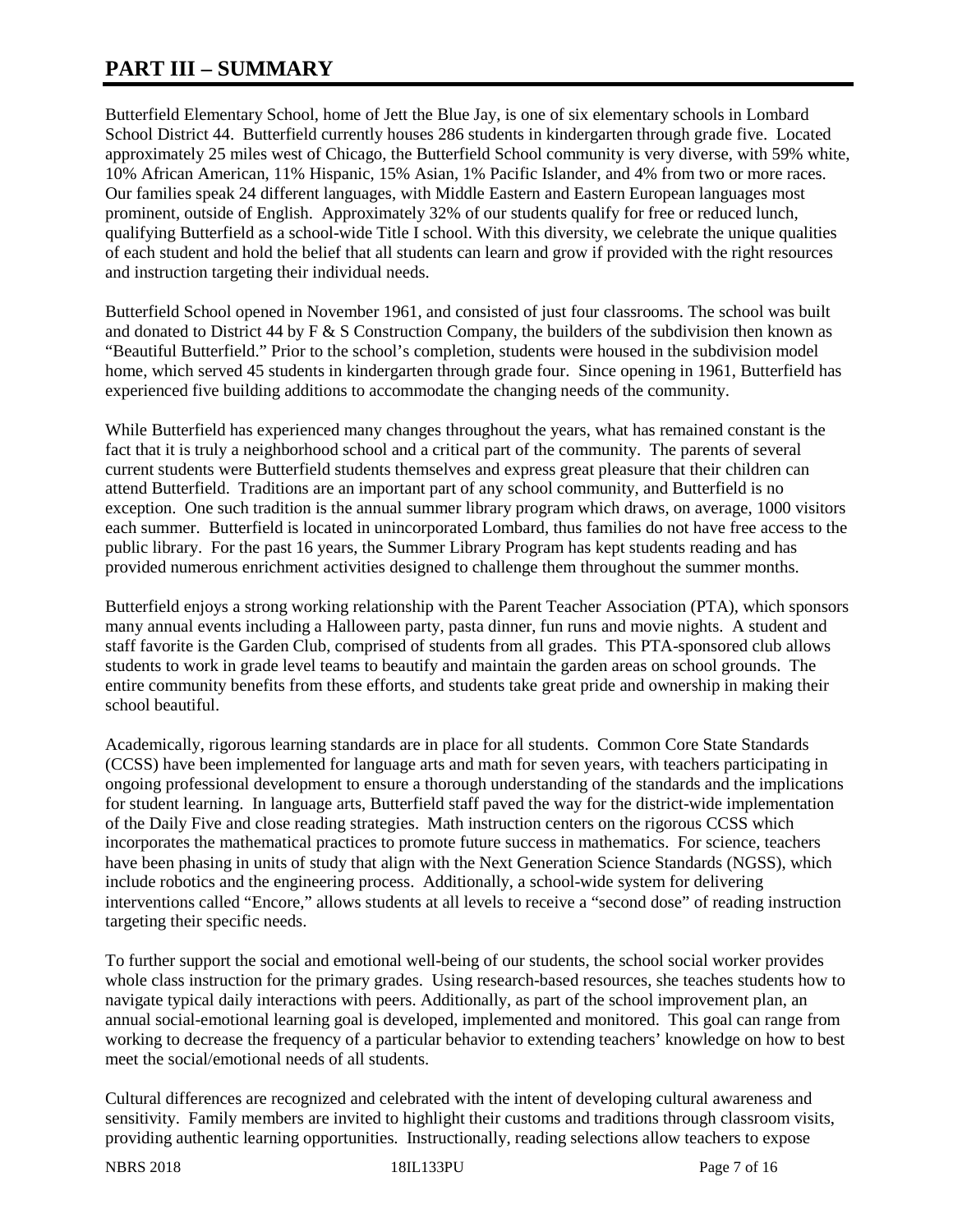students to cultural issues and traditions. Musical performances include songs from around the world. To enhance these performances, students are encouraged to wear clothing from their native countries. To ensure an understanding of the diverse cultures in our community, all staff members participated in a workshop focusing on cultural awareness and sensitivity. Our diversity is a strength, and we work to honor and value our differences.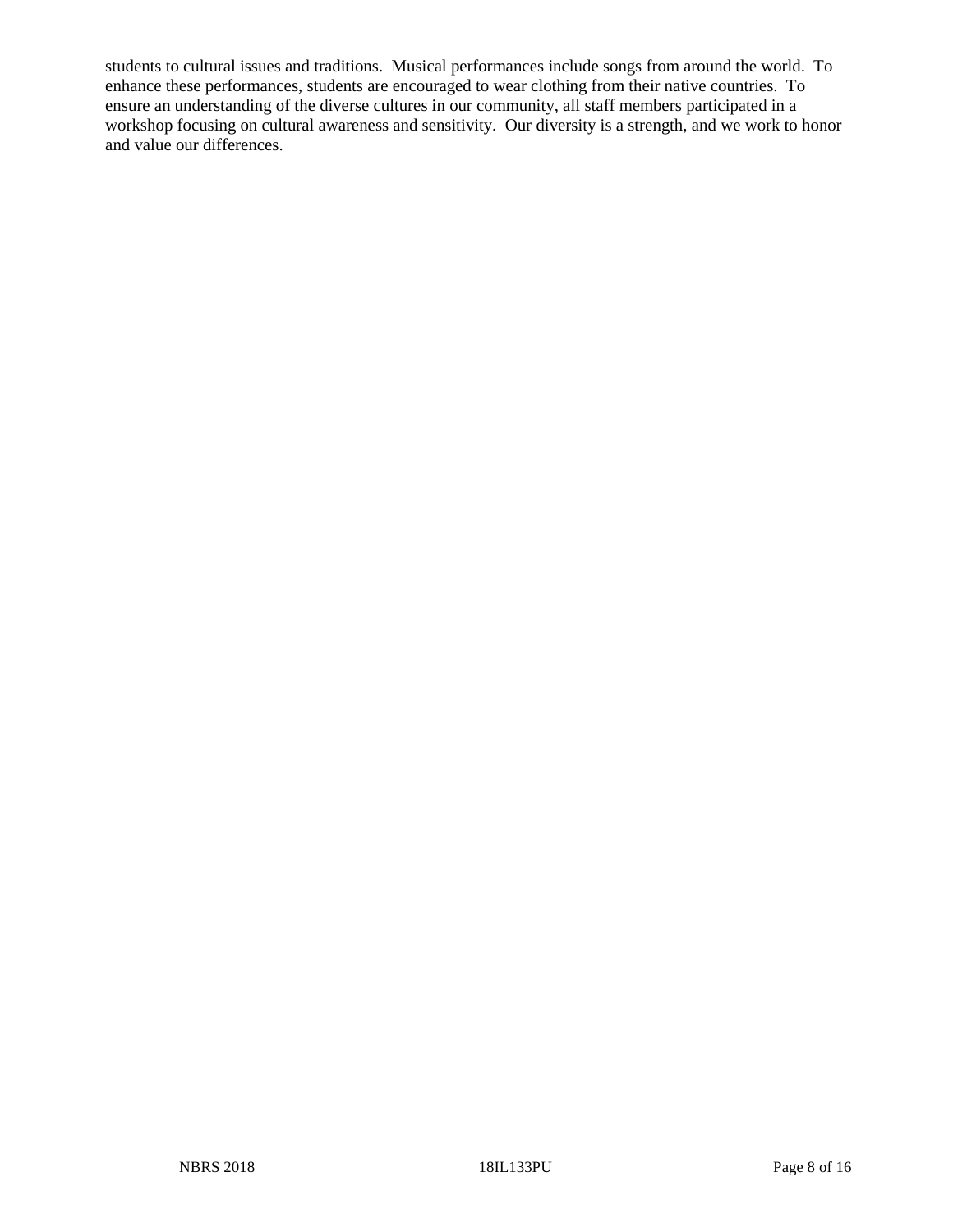# **1. Core Curriculum:**

Butterfield School provides each student with a rigorous core curriculum aligned to the CCSS. In order to provide a cohesive learning experience, teachers collaborate across grade levels to ensure vertical alignment and to prepare students with the prerequisite skills required for success in the next grade level. Ongoing staff collaboration ensures common academic language is used in the classroom as well as consistent instructional strategies. Teachers use technology to engage students in learning throughout all curricular areas.

#### Reading/Language Arts

Students receive reading instruction in whole group and small group settings. This allows the staff to meet all students' needs and provide individualized instruction to maximize growth.

During whole group instruction, students are exposed to a variety of fiction and nonfiction texts. In addition to teaching literary elements, literature selections are used to teach about the world around us. The stories selected represent a variety of people, traditions, and cultures. These texts also teach social skills such as kindness and empathy. Informational texts are used not only to expose students to new content but also to extend their understanding of text features such as graphs, tables, captions, and images. Teachers use both the text and its features to provide students with lifelong skills as readers and help them make sense of the world in which we live.

During guided reading, students receive differentiated instruction, targeting very specific skills and strategies. These instructional groups are flexible and adjusted when data and observation indicate a change is needed. Resources available to teachers include an extensive collection of trade books and online resources such as ReadWorks, Newsela, and News-O-Matic. These resources allow teachers to use authentic texts when scaffolding or enriching instruction. The guided reading structure allows time for students to participate in Daily 5 workstations which include Read to Self, Read to Someone, Listen to Reading, Work on Writing, and Word Work. Independent stations include an element of choice, and provide practice and application of their reading and writing skills, thus active engagement is consistently observed. During small group instruction, students also participate in "close reading" lessons allowing practice in analyzing and annotating texts while strengthening students' ability to comprehend complex text.

# **Mathematics**

To ensure the CCSS for mathematics are fully addressed, Butterfield implements Eureka Math. Eureka Math is a comprehensive program designed to reduce gaps in student learning while instilling persistence in problem solving and preparation for advanced math topics. The "why" behind the math is a critical aspect of the program, ensuring students have a strong conceptual knowledge base. Exposure to content follows a logical progression, further preparing students for gaining a thorough understanding of the mathematical concepts. To solidify their understanding, students explain their strategies orally, in writing, and with visual models.

To support whole group instruction, all teachers provide daily guided math instruction. During this time, students meet in small groups to review and/or extend math topics. These groups are flexible and change based on results of formative assessments. Students participate in math centers where they can review and apply previously taught skills. Technology applications, such as Zearn, Moby Max, Front Row, and Khan Mappers are used to provide students with an individualized plan to meet their instructional needs.

# Social Studies and Science

Butterfield's thematic social studies curriculum addresses topics through inquiry lessons and discussions. Units of study range from communities and ways of life, to state, country, and the world. Students are able to explore similarities and differences of people in nations near and far. By learning about other cultures and places, students gain the skills necessary to become responsible, global citizens.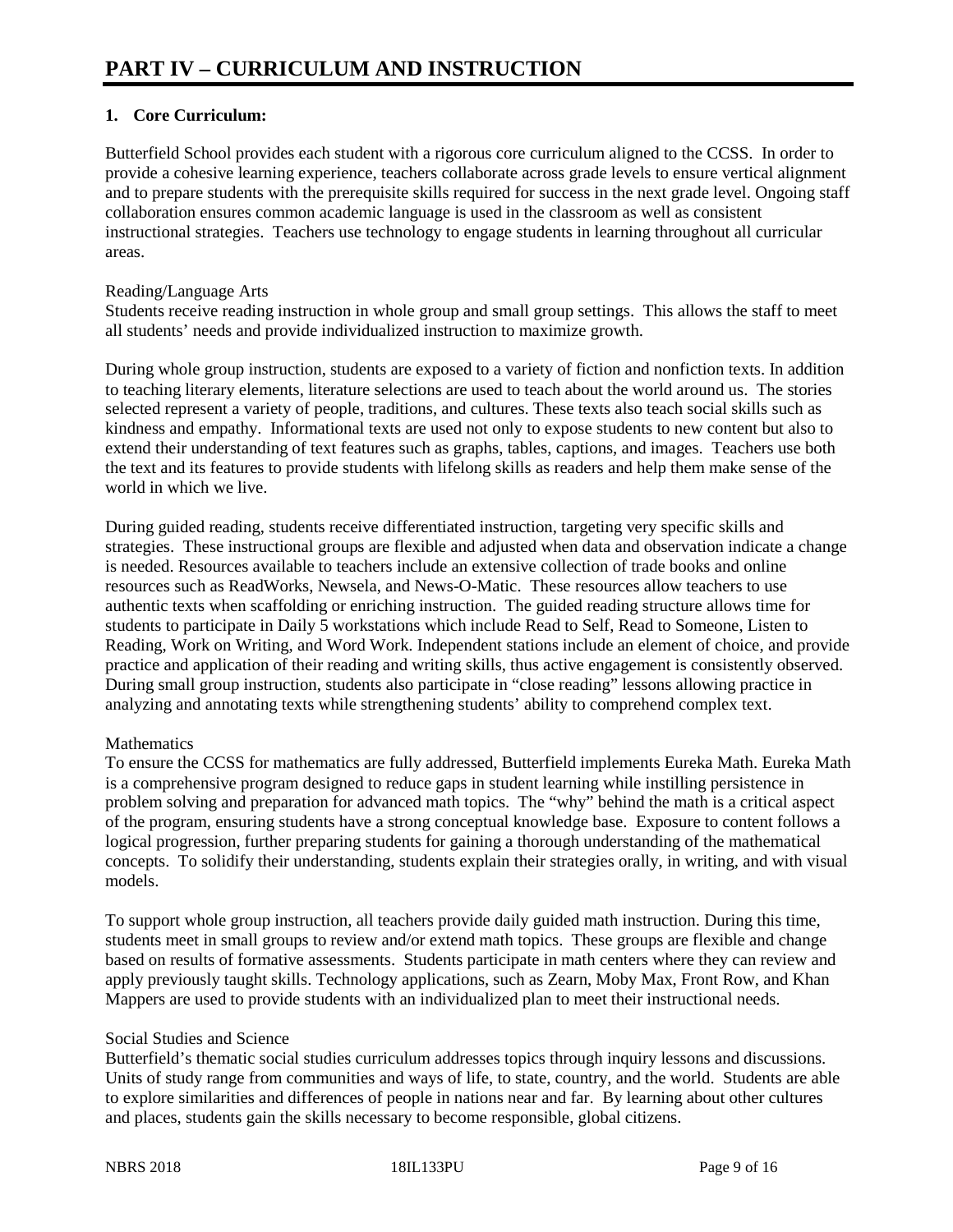The NGSS drive all science experiences at Butterfield School. Students are provided with hands-on opportunities to experiment with science concepts from all four science domains: physical, life, Earth/space and engineering design. Through a problem-based learning approach, students are presented with real life challenges to solve. They work in teams to plan a solution, build and test a prototype, and then reflect and redesign their solution. Students at all grade levels also construct and code robots. These types of inquirybased, real world applications provide challenging situations for students to deepen their understanding and love of science.

Butterfield School provides its students with a well-rounded educational experience. Students are learning to become critical thinkers, problem solvers, and global citizens who are prepared to succeed and leave their mark on the world.

#### **2. Other Curriculum Areas:**

#### Art and Music

The visual arts program at Butterfield is based on the principles and practices of nationally recognized and research-backed "Teaching Artistic Behavior" (also known as TAB or Choice-based) method of teaching. For 50 minutes a week, all children are offered real choices for responding to their own ideas and interests through the making of art. This concept supports multiple modes of learning to meet the diverse needs of all students. For 50 minutes a week, students work at their own pace – independently, or with peers. New concepts, content, media and techniques are delivered in short demonstrations at the start of each class. Art history and contemporary topics in the arts are woven into independent work sessions. Students are given frequent opportunities to assess their progress using rubrics, artist statements, and presentations. Information gained through self-assessments builds confidence in students while providing a measure of growth.

All students also experience the arts through 50-minutes of instruction in basic music concepts, performance skills and behaviors. They learn by singing, reading music, playing instruments, listening, identifying movement, and composing their own music. Each grade level is featured at our annual music program, performing for an audience of family and community members. To encourage future interest in playing a musical instrument, students are introduced to the recorder in third grade, and in grade five, the ukulele. Students have the opportunity to participate in band or orchestra as they enter fourth and fifth grade. Through these experiences, the musical foundation is set, allowing students the opportunity to participate in the district's award winning middle school instrumental music program.

#### Technology

A strong and ongoing district initiative has been the implementation of technology into all classrooms. Students have access to a variety of devices, including iPads, Chromebooks, Apple laptops, and desktop computers, providing the opportunity to become fluent in navigating various technology tools. Students are exposed to developmentally appropriate websites and applications to support learning and enable them to extend their learning beyond the classroom. Additionally, an interactive whiteboard is located in every classroom, allowing teachers to integrate technology into daily lessons while promoting active engagement.

To support the integration of technology into instruction, teachers utilize district Instructional Technology Coaches (ITCs) to coordinate lessons that are relevant and applicable for their students. ITCs serve a multitude of purposes, from directly teaching a new technology skill to supporting the teacher through cotaught lessons or small group facilitation. Through these lessons, ITCs and classroom teachers emphasize the importance of digital citizenship through real-world examples and application. Websites and resources such as Common Sense Media and ITC-created HyperDocs support students as they learn how to be digital citizens.

#### Physical Education

The physical education program at Butterfield goes above and beyond the common standards of physical education set forth by SHAPE America (Society of Health and Physical Education). All K-5 students attend P.E. classes for 125 minutes a week. Units of study include locomotor movements, manipulative and nonmanipulative skills, rhythms/dance, and tumbling/gymnastics. In addition, concepts such as spatial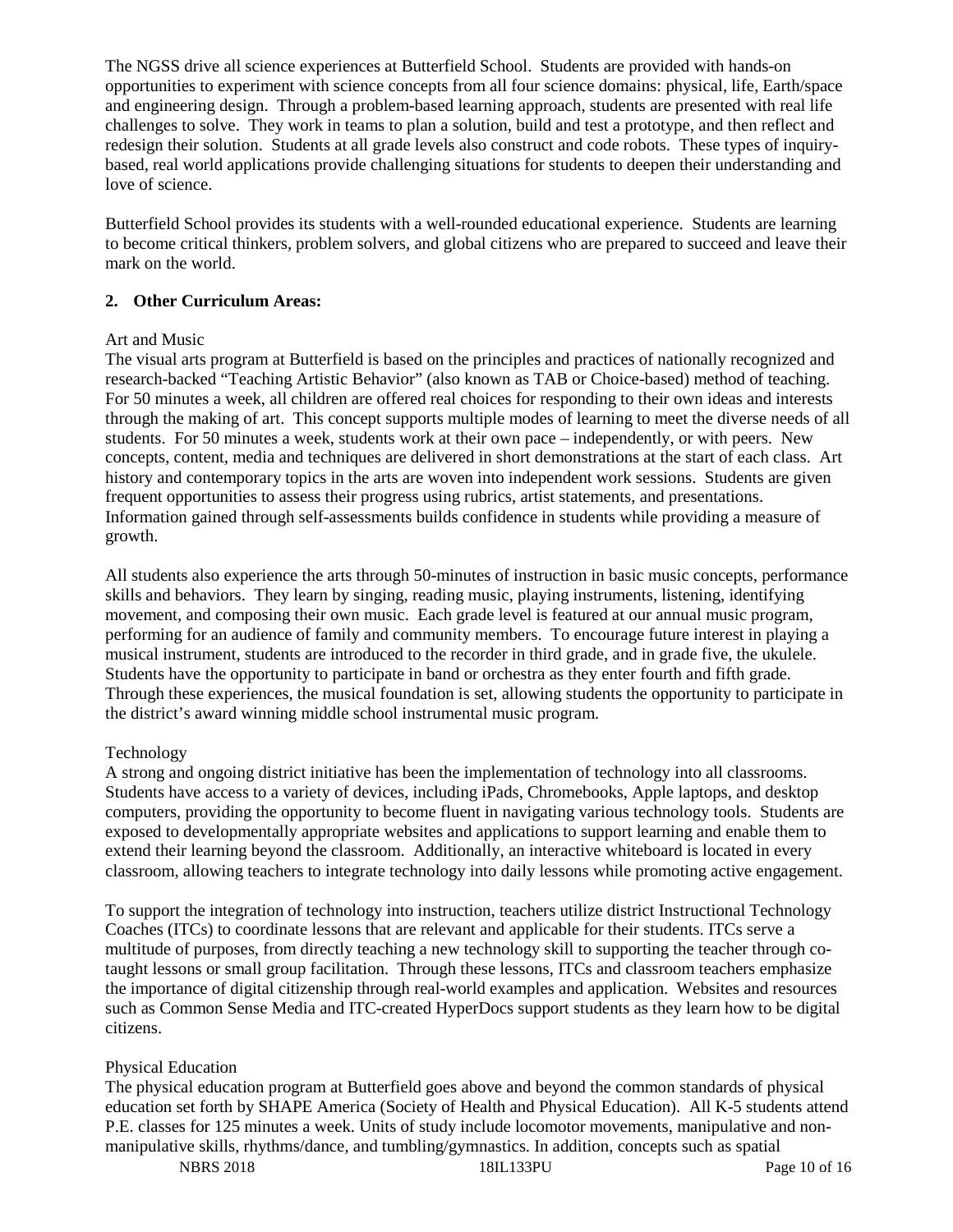awareness, relationships between objects and people, movement patterns, safety strategies, and health related fitness are incorporated into daily fitness activities. On a monthly basis, students complete a "Pacer" running test designed to measure aerobic capacity. They participate in goal setting and chart progress for the monthly test. Students also take part in a "Jump Rope for Heart" event, which increases their awareness of heart health, encourages a heart healthy lifestyle, and connects them with the community as they collect pledges for the American Heart Association. A unique part of the physical education experience is how social-emotional skills are woven in through a "Conflict Corner." As peer conflicts arise during P.E., students take the initiative to resolve these issues through steps they have been taught by the P.E. instructor. Finally, students reflect on their attitude and effort each day using a performance rating scale related to physical education.

## Other Curriculum Areas

A recent initiative designed to promote a love of reading has been very successful at Butterfield. "One School, One Book" is a reading program that involves all members of the school community, from students, parents and staff members to bus drivers and the village president. All participants receive a copy of the same book and participate in various activities designed to strengthen the community of readers. This high interest initiative begins with an all-school kick-off assembly and concludes with a family activity night.

Various other opportunities are available to promote skills that will benefit our students beyond the classroom, now and in the future. Students in grades three through five serve as leaders as they sponsor Student Council activities including school spirit days, charitable events, and a talent show. Cross grade level "buddy teams" have been established where older students serve as mentors for the younger learners through a variety of educational activities. STEAM Club (Science, Technology, Engineering, Arts & Math) and Garden Club, are very popular. Finally, as students progress through the grade levels, they experience Junior Achievement, CAP (Child Assault Prevention), and Bike Safety.

#### **3. Instructional Methods, Interventions, and Assessments:**

Butterfield School uses a tiered approach of instruction to ensure the needs of all learners are met. The Measure of Academic Progress (MAP) is administered three times a year in the areas of reading and mathematics. The data gathered from this universal screener assists teachers with identifying how students are performing in these content areas, highlighting their strengths and areas for growth. After results are obtained, "Data Day" is conducted, at which time each grade level team meets with the intervention team, special services team, and principal for review. The data includes standardized assessments (NWEA MAP, Renaissance Learning's STAR Reading & STAR Math, and AimsWeb) along with formative and summative classroom measures. Discussion focuses on each student's current level of performance in reading and math, including which tier he/she falls into at that time. From there, instructional methods, groupings, and interventions are reviewed. Based on the data review and discussion, students may remain with their current program or adjustments are made as necessary. In addition to Data Day, weekly Professional Learning Community (PLC) time is scheduled for each grade level team, which provides time for teachers and interventionists to continue analyzing student data and ensure that every child is receiving necessary academic and social supports. This open communication between teachers and interventionists allows for timely adjustments to instructional programming.

Five years ago, following a year of study on effective scheduling, Butterfield implemented an intervention block called "Encore." During Encore, all students receive a "second dose" of reading at their instructional level, providing all students with what they need to grow as readers.

Students who need additional reading support meet with a teacher from the intervention team, while Tier 1 students remain in the grade level classrooms and receive small group balanced literacy instruction based on Common Core. Daily 5 and Close Reading are also an integral part of daily lessons. Teachers extend and enhance the standards by implementing strategies such as novel studies or literature circles to explore quality literature at a more complex level. Tier 2 and Tier 3 students meet with an interventionist during Encore block and receive targeted instruction designed to close the gaps in their reading skills. Tier 2 students receive 30 minutes of small group intervention, and Tier 3 students receive 50 minutes of small group or individual intervention. As with Tier 1, intervention resources are research-based and the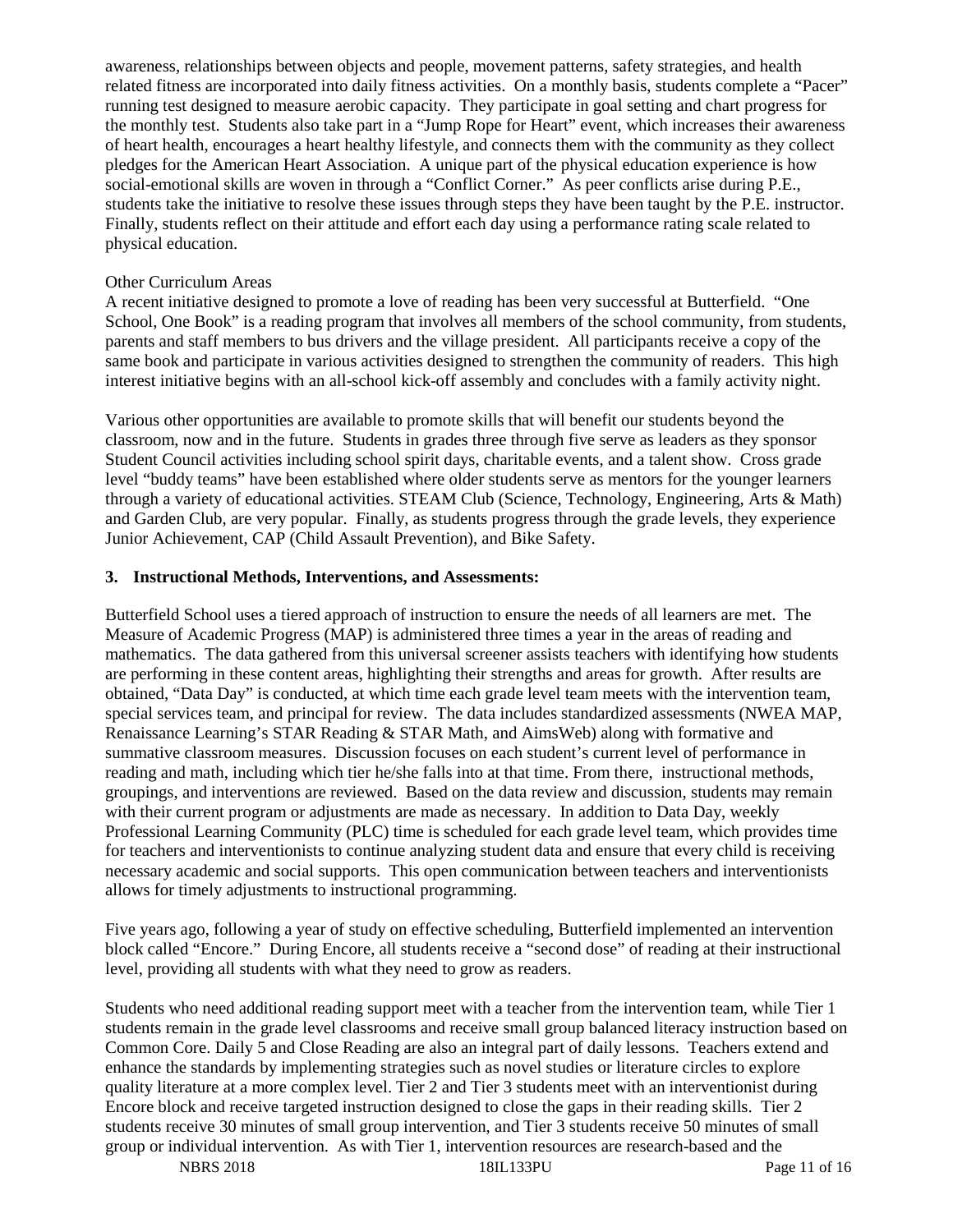interventionists have received the required professional development. For students receiving intervention support, attainable goals are set and monitored weekly or biweekly. If there are six data points that fall below the goal line, the interventionists seek out the advice of the school psychologist. Important conversations occur that include professional advice on whether a change in intervention, group size, or amount of time would be most beneficial for the student.

Our math support system parallels our reading process. MAP assessments are used to identify students for interventions as well as the enrichment math program, Infinity Math. Students in grades three through five are able to qualify for the Infinity Math program and receive daily math instruction from the math enrichment instructor. Two types of math interventions are implemented: small group instruction outside of the general education classroom or push-in support, both delivered by an interventionist. Research-based math intervention programs such as Do the Math (Houghton Mifflin Harcourt) and Math 180 (Houghton Mifflin Harcourt) that target skill deficits, basic foundational skills, as well as direct instruction, are used to build mastery of the grade level CCSS. Goals are set for each student receiving intervention support, and monitoring occurs monthly with STAR Math to ensure the intervention is appropriate and the students are progressing.

To close the achievement gap for those students not fully meeting expectations, particularly the economically disadvantaged, before and after school learning opportunities are provided. For math and reading support, Butterfield offers an academic after school program. During this twelve week program, teachers reteach concepts and work to fill the gaps in students' learning. This program has not only helped to close the achievement gap for students, but has also increased students' confidence that carries over to the general education classroom.

To further support our students, a before school program was recently implemented to help strengthen students' reading fluency. As this skill improves, so will reading comprehension, benefitting these students in and out of the classroom.

The Butterfield staff works diligently to meet the needs of all learners by using all current assessment data to drive their instruction. Instructional strategies are varied based on the age and needs of the students, and researched-based interventions are delivered with fidelity to promote students' knowledge and understanding of the grade level expectations. This tiered approach contributes to student learning and helps to maintain high levels of achievement.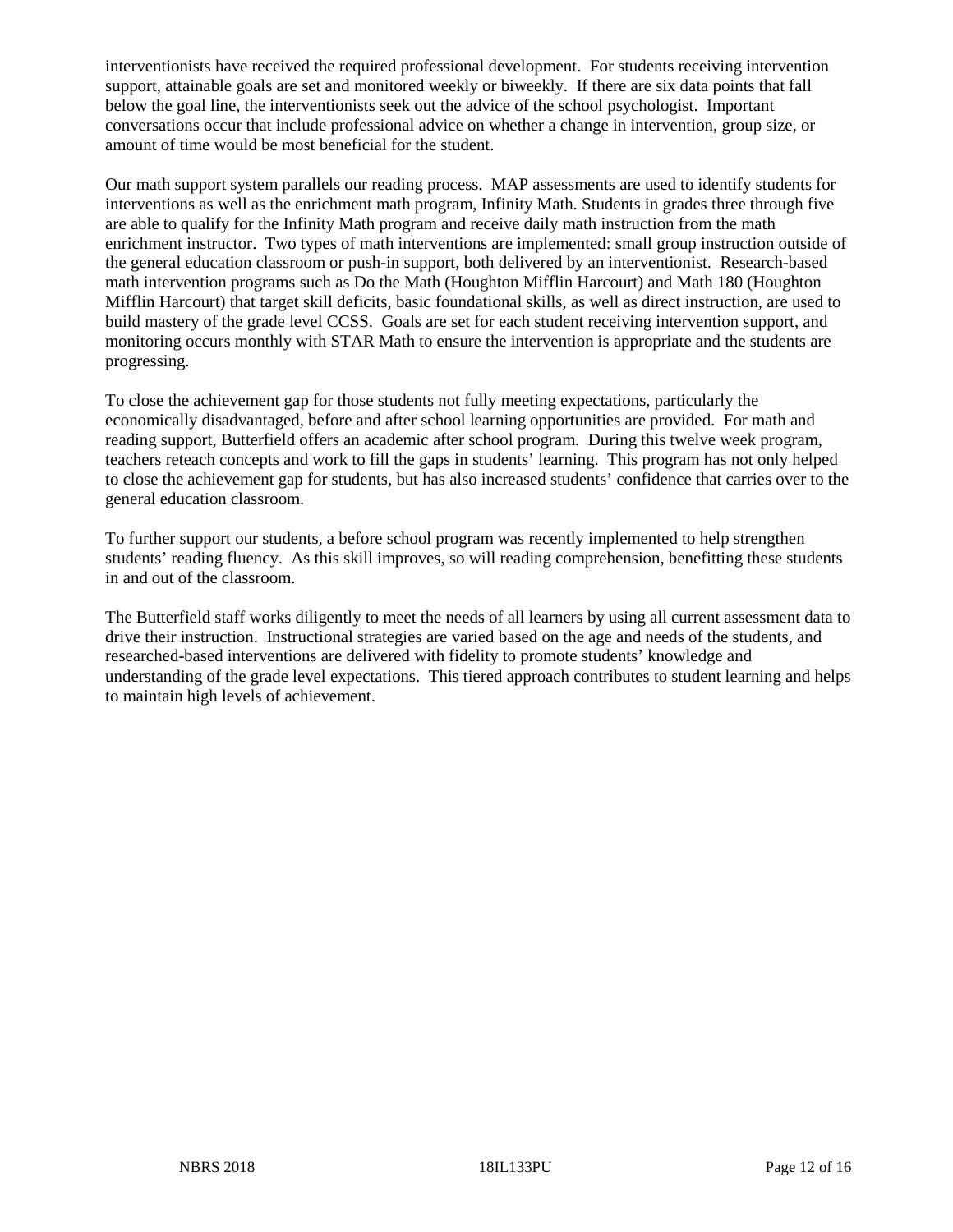# **1. School Climate/Culture:**

Students at Butterfield enjoy coming to school because they know their teachers take personal interest in them and care about them. They find a safe and supportive school environment with clear behavioral expectations, such as those outlined through Positive Behavior Interventions and Supports (PBIS) and bully prevention programs. They feel supported by their teachers and take chances without fear of making mistakes. They feel empowered to take control of their own learning through classroom activities such as Daily Five literacy options. They benefit academically from a variety of interactive teaching methods, employed through creative and "student-centered" differentiation practices, such as Encore and smallgroup targeted academic interventions. In an effort to support all children, teaching practices and learning interventions at Butterfield are systematically changing and improving.

For the past ten years, Butterfield has implemented PBIS, a positive behavior approach teaching students what is expected rather than what is not expected (i.e. Please walk versus Don't run). This school-wide initiative establishes a standard for how we conduct ourselves at Butterfield. Our universal expectations encourage students to be "Respectful, Responsible, Ready, and Safe." Each school year begins by explicitly teaching the behavioral expectations for all areas of the school, playground, and bus. In addition to these lessons, students are reminded of the expectations by matrix posters displayed throughout the school and through student-led reminders in conjunction with reciting the Pledge of Allegiance each morning. Students are recognized for displaying the characteristics established through PBIS by receiving "Blue Jay Feathers" followed by weekly individual recognition and monthly all-school celebrations.

Butterfield administrators, teachers, and staff find positive ways to interact, both professionally and emotionally. The staff and PTA refer to Butterfield as a "family," and although Butterfield draws from all over the diverse Chicago suburb of Lombard, Illinois, it continues to be referred to as a "neighborhood school." Professionally, teachers describe feeling "supported" and "safe." Teachers feel encouraged to share ideas and try new things. The promotion of Professional Learning Communities (PLC) at Butterfield creates an atmosphere of collaborative learning among teaching colleagues. The school environment favors teacher input and encourages creativity as well as the ability to try new or different teaching strategies. Teachers comment they are "not afraid to make a mistake," or "ask for help." Teachers also report feeling encouraged to grow professionally.

"Growth mindset" is another important part of Butterfield's school culture and climate. The concept of growth mindset, originally proposed by Carol Dweck, deals with the idea that people have either "growth" or "fixed" perceptions, when it comes to achievement. The growth mindset at Butterfield encourages teachers and students to realize their own, potentially limitless, ambitions for both academic and personal growth. A school climate embracing a growth mindset enables teachers to see and encourage the limitless growth and potential of students.

# **2. Engaging Families and Community:**

Engaging families and the community is a vital component of any successful school. Ongoing and timely communication from the school is essential, and Butterfield School uses a variety of tools to ensure the lines of communication are wide open. Digital resources such as Seesaw, Twitter, Class Dojo, and Bloomz provide families with up-to-the-minute information, including snapshots into their child's day via pictures and videos. More traditional means of communication such as newsletters, phone calls and written notes continue to prove effective. Parent-teacher conferences and in-person meetings take place throughout the year to engage families in their child's learning.

Members of our school community participate in events throughout the year, stretching beyond PTA meetings to special activities that connect to student learning. Staff-run events include Family Nights, One School, One Book events, musical concerts, and back to school nights. The PTA hosts school-wide events including Rainbow Runs, picnics, fundraisers, pasta dinners, and assemblies. Each of these events creates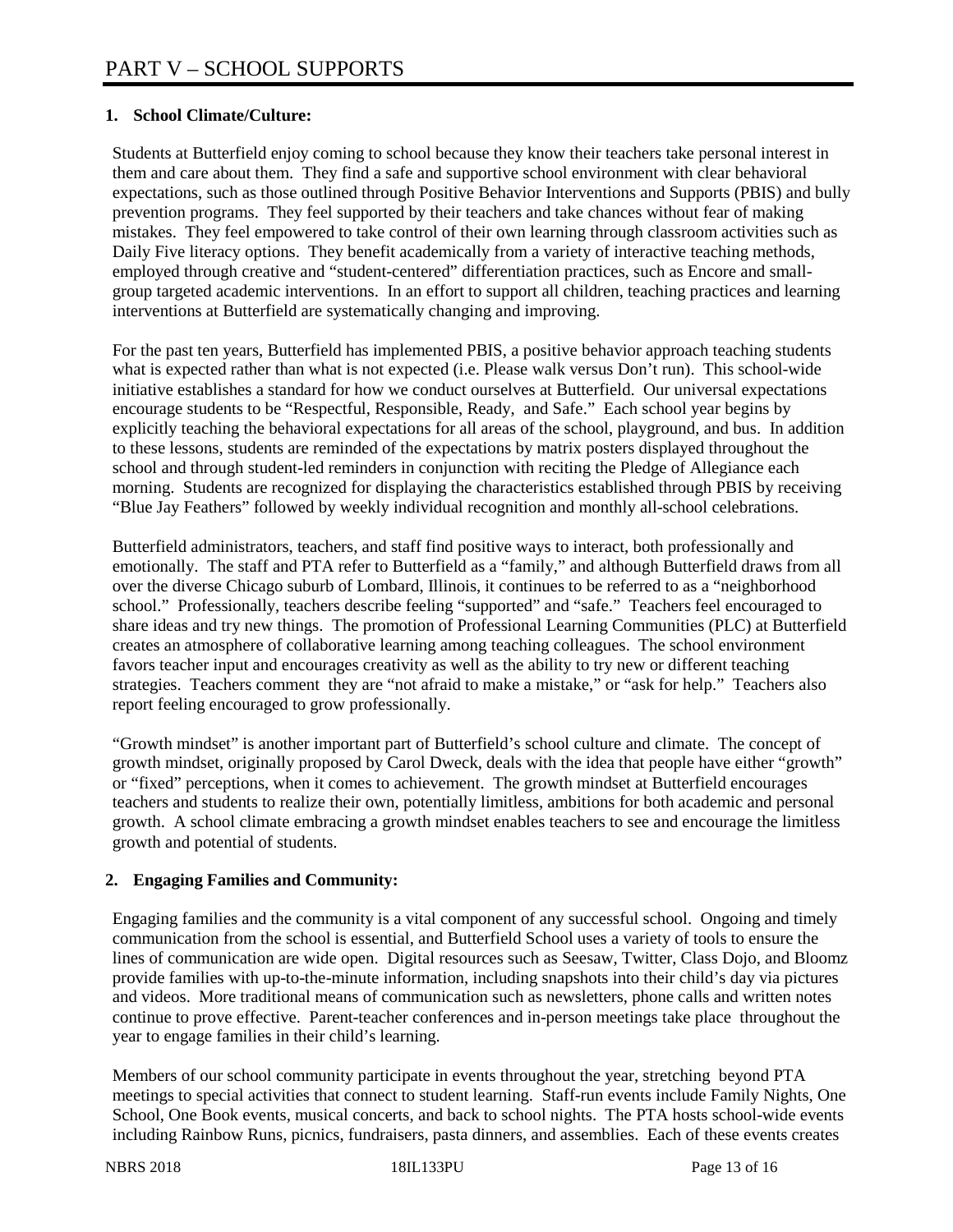lasting memories for all.

Butterfield is fortunate to have the support of several local community resources. Organizations that have made significant impacts on our students include Junior Achievement, Child Assault Prevention Program (YWCA), ALICE training (sheriff), fire safety (fire department), and the Smile Squad dental program (health department). Individuals supporting our school include an artist in residence, donation of a school sign by a local printer, readings by authors, family members sharing cultural backgrounds, churches providing supplies and time, and student teachers from local colleges joining classrooms. All of these community members play an important role in our school.

A strong partnership has been established with the Butterfield Park District. The park district houses a before and after school childcare program in our school, which extends to holidays and non-attendance days. Through an inter-governmental agreement with District 44, the park district built a new playground on school grounds in exchange for use of our school building. Additionally , the park district works collaboratively with the PTA to enhance family events.

To give back to the community, Butterfield families participate in coin, food, toy, and clothing drives. An annual tradition encourages students to create greeting cards which are given to local nursing homes, children's hospitals, and military members. Every Thanksgiving, families in need are provided with the makings for a holiday dinner. Whenever a family is in need, resources for basic necessities such as housing, clothing, and food are provided to them, teaching our students the importance of caring for others.

#### **3. Professional Development:**

The professional development opportunities at Butterfield are extensive and improve the quality of instruction, thus support student achievement and school improvement. Our school's approach to professional development is unique. Teachers' insight into which standards and curriculum areas need further development is respected by administration, thus teacher feedback drives professional development planning. Professional development topics have ranged from literacy instruction to social emotional learning. We have addressed academic standards and student achievement through high quality workshops and presentations.

Teachers and the principal have strengthened their knowledge and skills by attending workshops and conferences featuring presenters who are experts in their field. For example, annually, representatives from the school attend a "Literacy Retreat" sponsored by Smekens Education Solutions. Here, teachers gain new strategies to enhance reading and writing instruction. New concepts and strategies are then shared during school improvement days, thus, benefiting all teachers and students.

Teachers learning from colleagues builds staff capacity and creates a collaborative learning environment. This is perhaps one of the most impactful parts of our professional development. Collaboration occurs within and between grade level teams during PLC time and cross-grade level articulation meetings. For two consecutive years, a "Tech Slam" has taken place, at which time teachers led the professional development by sharing innovative ways to implement technology tools and resources. Peer observations is another effective professional development strategy. At Butterfield, teachers are provided time to observe each other delivering core curriculum. This valuable practice allows teachers to learn by studying each other's techniques, resources, and classroom structures. Teachers openly share and communicate before, during, and after these experiences to ensure we all grow from the opportunity.

Following any professional development experience, staff members are asked to reflect and provide input as to its effectiveness and assist in determining next steps for improving teaching and learning. For example, based on concerns for student social and emotional health, a growth mindset initiative was researched and implemented. As a staff, we read Powerful Educator (Asgedom, 2016), The Leader in Me (Covey, 2008), and Mindset, The New Psychology of Success (Dweck, 2006). Staff-wide discussions about concepts learned and strategies for implementation follow each book read. To further support the staff, Patrick Donohue, Director of Training for Mawi Learning, was hired to coach the staff on instituting growth mindset into our school culture.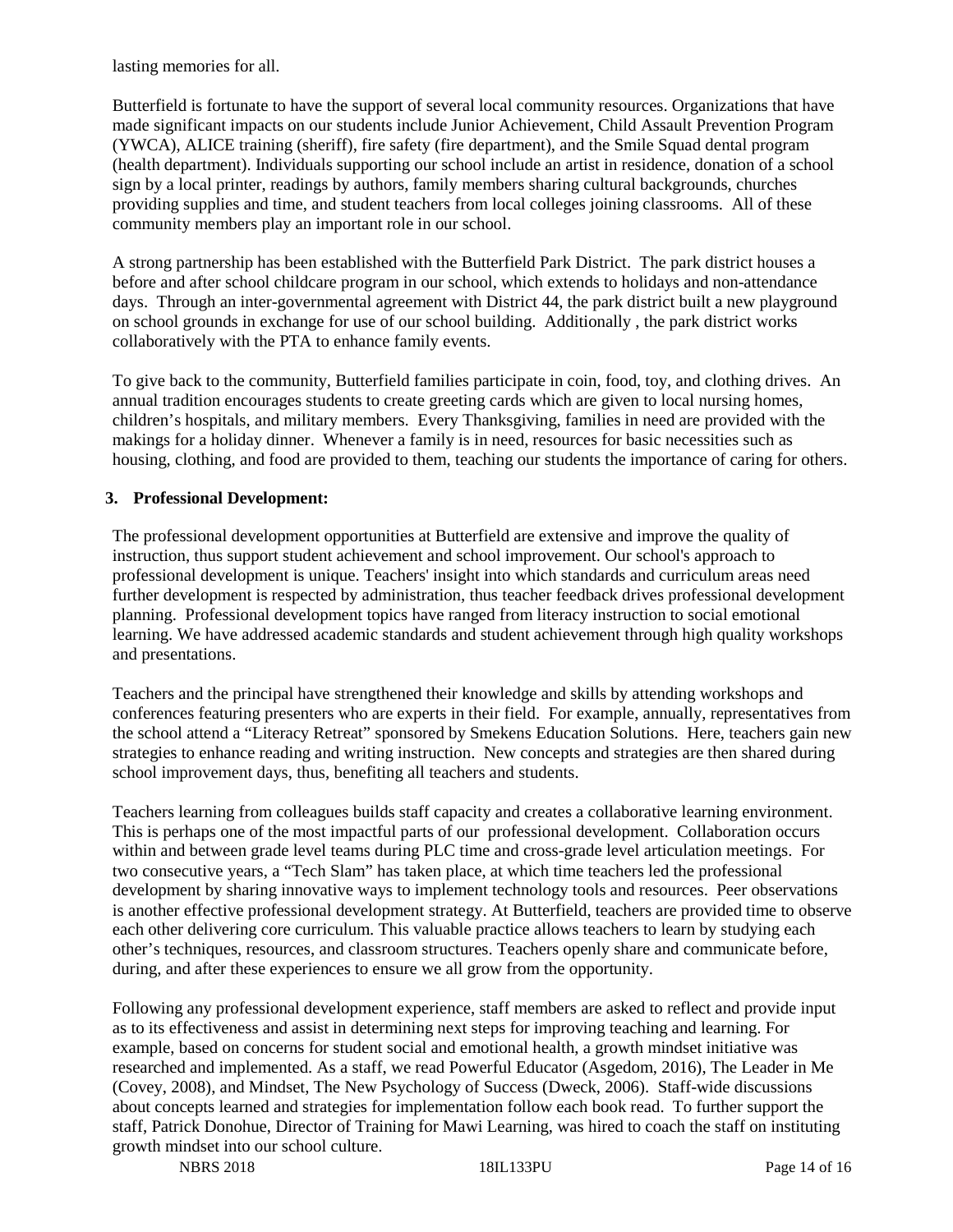Finally, a significant amount of professional development is initiated at the district level. In recent years, district leaders have provided support as we transitioned to the CCSS and NGSS. Gaining a thorough understanding of the content of the standards was the first critical step, followed by identifying and implementing resources that include rigorous learning opportunities for our students. The work done at the district level is often supported in the school by the Math and Science Coordinator and/or Literacy Coordinator through visits to PLC and/or building school improvement meetings.

# **4. School Leadership:**

The Butterfield leadership philosophy begins with a strong student focus: there are high expectations for the success of every student who attends Butterfield School. Leadership teams, made up of the school principal, teachers, and support staff, focus on collaboration, shared decision-making, family and community engagement, and a positive learning environment. This leadership philosophy infuses the climate and culture at Butterfield and creates conditions for student success. The idea of working together to achieve school goals is embedded in all Butterfield leadership teams.

School leadership urges teacher involvement in important decisions, such as those involving teaching practices and instruction. The school principal encourages teachers to take on leadership roles within their own grade level or academic intervention teaching team. Teachers collaborate with one another through PLCs, making it possible for them to learn from one another, improve practices, and provide optimal student interventions. Through data based, collaborative decision-making, leadership teams at Butterfield pave the way for enhanced student outcomes. For example, on "Data Day," teacher leadership teams work together to find an intervention for any student who needs extra support, whether it is through a specific academic intervention in reading or math, English Language support, Social Emotional Learning (SEL) instruction, or simple learning accommodations in the classroom. For more significant academic and behavior concerns, leadership teams enlist parent support and develop a formal plan that provides maintenance through a Response to Intervention (RTI) process known as Progress Review (PR). Student learning outcomes improve when teachers use student data to guide instructional intervention decisions.

Butterfield leadership teams reach out to families and the larger community in order to reinforce student achievement. Butterfield teachers work together with the PTA to gain support for classroom projects and activities. Title I Parent Advisory Committee (TPAC) meetings are held throughout the year with the purpose of gathering parent input on past and future school events. Leadership teams at Butterfield are fluid, meaning there are many opportunities for staff to be a part of them. Teams are regularly formed to engage family and community members in after-school activities and events, such as Family Reading Night and One School, One Book. In addition to cultivating partnerships with parents, Butterfield engages businesses to support student learning. Reaching out to families and the larger community strengthens relationships. Students perform best when they feel comfortable and encouraged at school. Collaborative leadership teams contribute to student success at Butterfield.